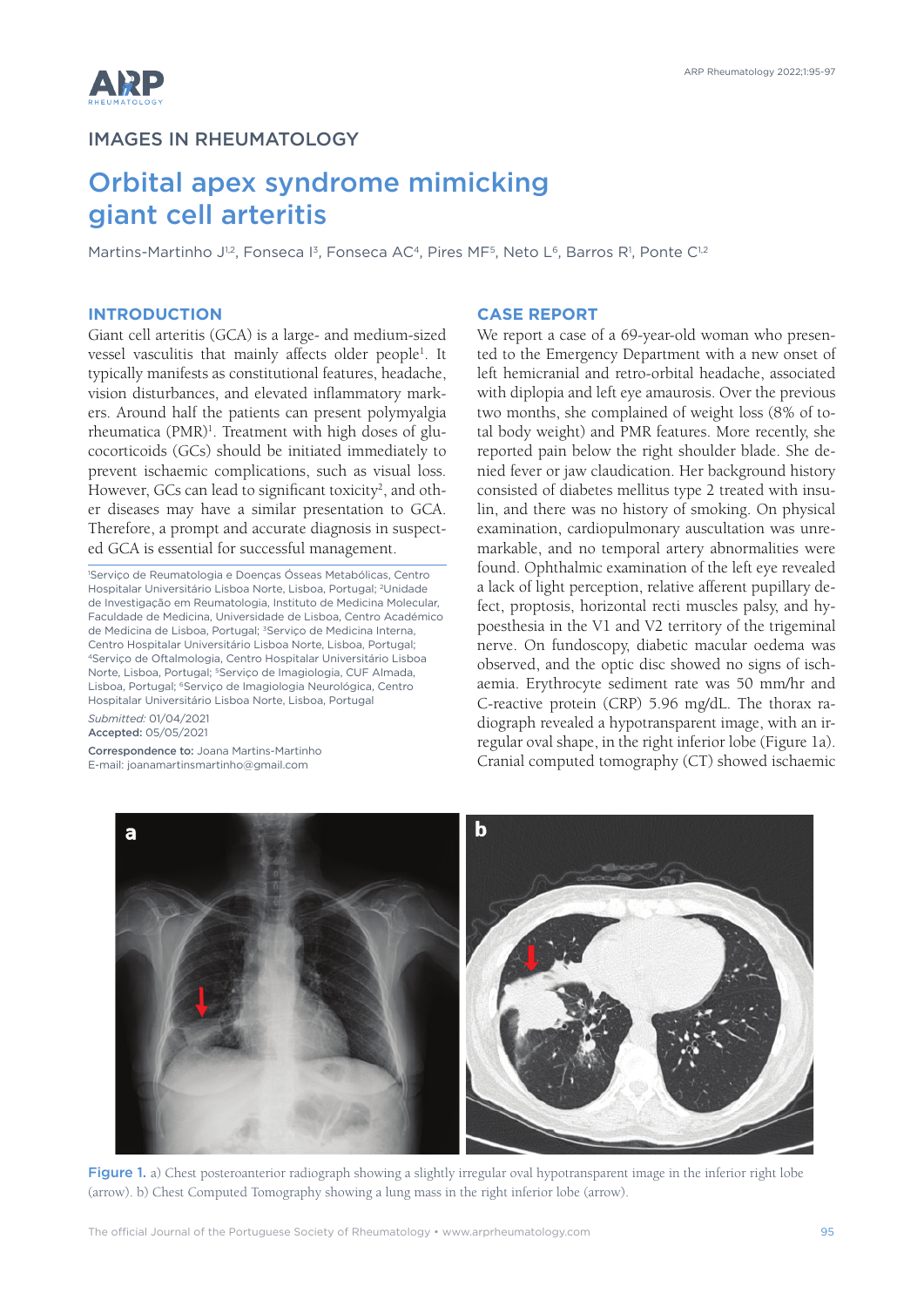

Figure 2. a) Colour Doppler ultrasound of the left common superficial temporal artery, in longitudinal view, showing a normal intima-media complex without the presence of halo sign (arrow). b) Ultrasound of the left axillary artery, in longitudinal view, showing a normal intima-media complex with 0.6 mm of thickness and without the presence of halo sign (arrow).



Figure 3. a) Axial CT scan of the orbits – Soft tissue component on the left orbital apex (arrow); there is fat stranding and ill-defined optic nerve and extraoculomotor muscles.

b) Orbits MR – Axial T1 with fat suppression after gadolinium: There is fat obliteration and contrast enhancing soft tissue in the left orbital apex, involving left optic canal and superior orbital fissure (arrow). There is also involvement of the left anterior cavernous sinus, optic nerve in the optic canal and superior rectus muscle, with mild left proptosis. c) Brain MR – Axial T1 post gadolinium – There is an osseous and dural lesion, with contrast enhancement after gadolinium, in the right dorsum sellae (arrow) and a cystic brain lesion in the right frontal convexity, with a ring enhancement pattern (asterisk).

microangiopathic leukoencephalopathy and the cerebrospinal fluid analysis was normal. Due to initial high suspicion of GCA, pulses of methylprednisolone 1g per day were initiated, leading to a reduction of CRP; however, the patient remained symptomatic. On the 3rd day of treatment, an ultrasound of the temporal and axillary arteries showed no signs of vasculitis (Figure 2). A thoracic CT revealed a lung mass with multiple lung and adrenal nodules (Figure 1b). Histology confirmed lung adenocarcinoma. The patient also underwent cranial MRI showing fat obliteration of the left orbital apex with isointense tissue enhancement after gadolinium suggestive of orbital apex syndrome (Figures 3A, 3B), a rare condition characterized by optic neuropathy and